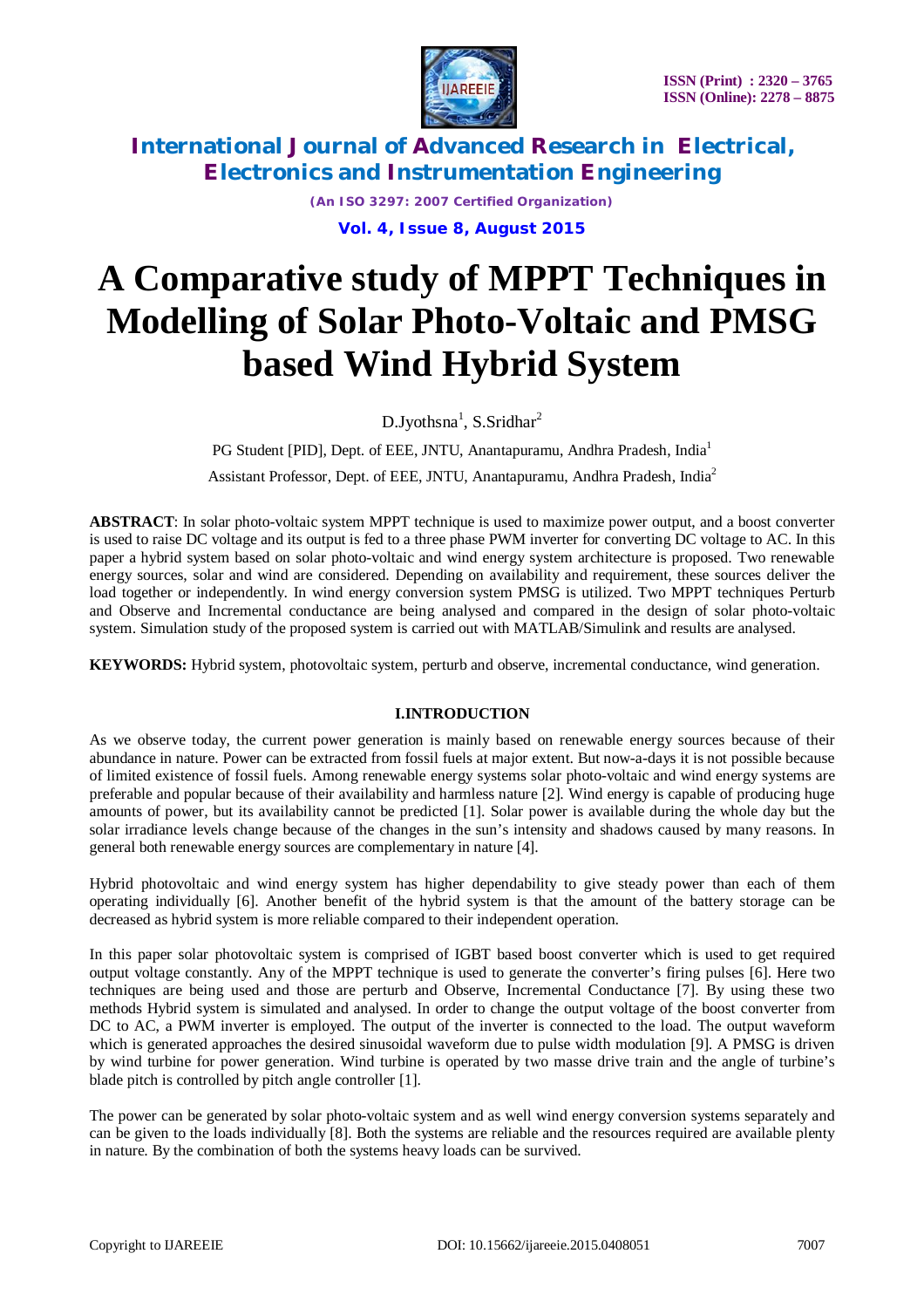

*(An ISO 3297: 2007 Certified Organization)*

# **Vol. 4, Issue 8, August 2015**

### **RELATED WORK**

This paper presents the comparison of output of the system for two different MPPT techniques; Perturb & Observe, Incremental Conductance. For the first method time taken by the output to reach steady state is more when compared with the later one. Accuracy is more and power loss is less for the incremental conductance method than the perturb and observe method. More number of oscillations of output at the maximum power point is observed for the first method than the second. These are the advantages of the conventional methods which are not briefly analysed before.

### **II.THEORITICAL ANALYSIS**

**Hybrid system architecture:** The block diagram of the hybrid system is shown in the figure below



Fig.1 Block diagram of hybrid system

The output of the solar panel is connected to a boost converter to get the higher output voltage and supplied to the load and wind energy conversion system is generating 400V by permanent synchronous generator and its output is supplied to the load. Powers of both systems are combined for other applications.

### **III.PV CELL MODELING**

A photovoltaic cell directly converts sunlight into electricity. Cells can be connected together to form a module or an array. The direct output from the module may serve some small loads like DC motors or lighting systems, but to provide power to fit more sophisticated demands, power electronic converters are needed. A PV cell is essentially a semiconductor diode where the p-n junction is exposed to light. The equivalent circuit of a PV cell is shown in fig.2. An ideal solar cell is modeled by a current source and a diode in parallel with it. No solar cell is ideal; it consists of series resistance which has very small value and a parallel resistance of high value.

Applying Kirchhoff's current law to the junction where  $I_{ph}$ , diode,  $R_{sh}$ ,  $R_s$  meet, we get,

$$
I_{ph} = I_d + I_{Rp} + I \quad and \quad I = I_{ph} - (I_d + I_{Rp})
$$

PV cell current is given by the equation below

$$
I\!\!=\!\!I_{ph}\text{-}(I_o\text{ [e (V\!\!+\!\!IR_s\!/\!V_T)\text{-}1]+V\!\!+\!\!IR_s\!/\!R_p)}
$$

Where  $I_{ph}$ : photo current, I : cell current,  $I_0$ : reverse saturation current, V : cell voltage,  $R_s$ : series resistance  $R_{sh}$ : shunt resistance,  $V_T$ : Thermal voltage

.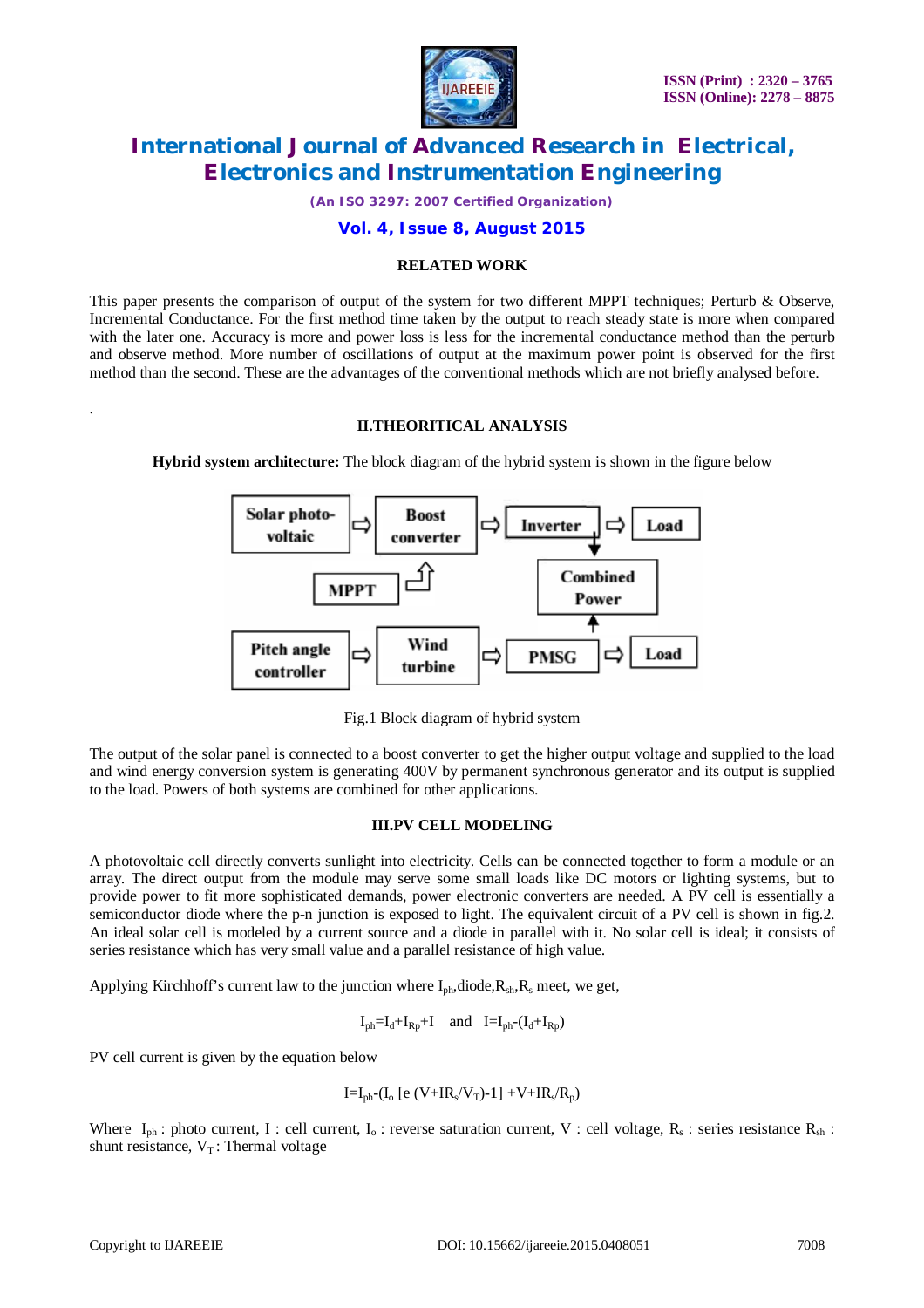

*(An ISO 3297: 2007 Certified Organization)*

**Vol. 4, Issue 8, August 2015**



Fig.2 PV cell circuit model

### **Modelling of solar PV system**

Solar cell is the building block of PV array. The photo current I<sub>ph</sub> depends on the solar radiation and cell temperature is given by

$$
I_{ph}=[I_{scr}+K_i (T-T_r)] S/100
$$

Where  $I_{scr}$ : cell short circuit current at reference temperature and radiation,  $K_i$ : short circuit current temperature coefficient, S : solar radiation in MW/cm<sup>2</sup>

As the working temperature of the PV cell increases, the output current of PV module increases, but the maximum power output decreases. Since the increase in the output current is much less than the decrease in the voltage, the total power decreases at high temperatures. The temperature increase around the solar cell has a negative impact on the power generation capability. Increase in temperature is accompanied by decrease in open circuit voltage value and the efficiency of the solar cell is reduced.

### **IV.DC-DC BOOST CONVERTER**

A boost converter is a DC to DC voltage converter with output DC voltage greater than the input DC voltage. It is an SMPS containing at least two semiconductor switches. Filters made of capacitor and inductors which are placed at the output stage of the converter are used to reduce the ripple of the voltage and current respectively.

The basic operating principle of the converter consists of two states

- 1. In ON state, switch is closed, resulting in an increase in the inductor current.
- 2. In OFF state, switch is opened, resulting in a decrease in the inductor current.

A boost converter is used to increase the voltage level of 70V dc of solar panel to 410V dc. Firing pulses for the boost converter are being generated by using two MPPT techniques; perturb and observe, incremental conductance and their results are being analysed separately.



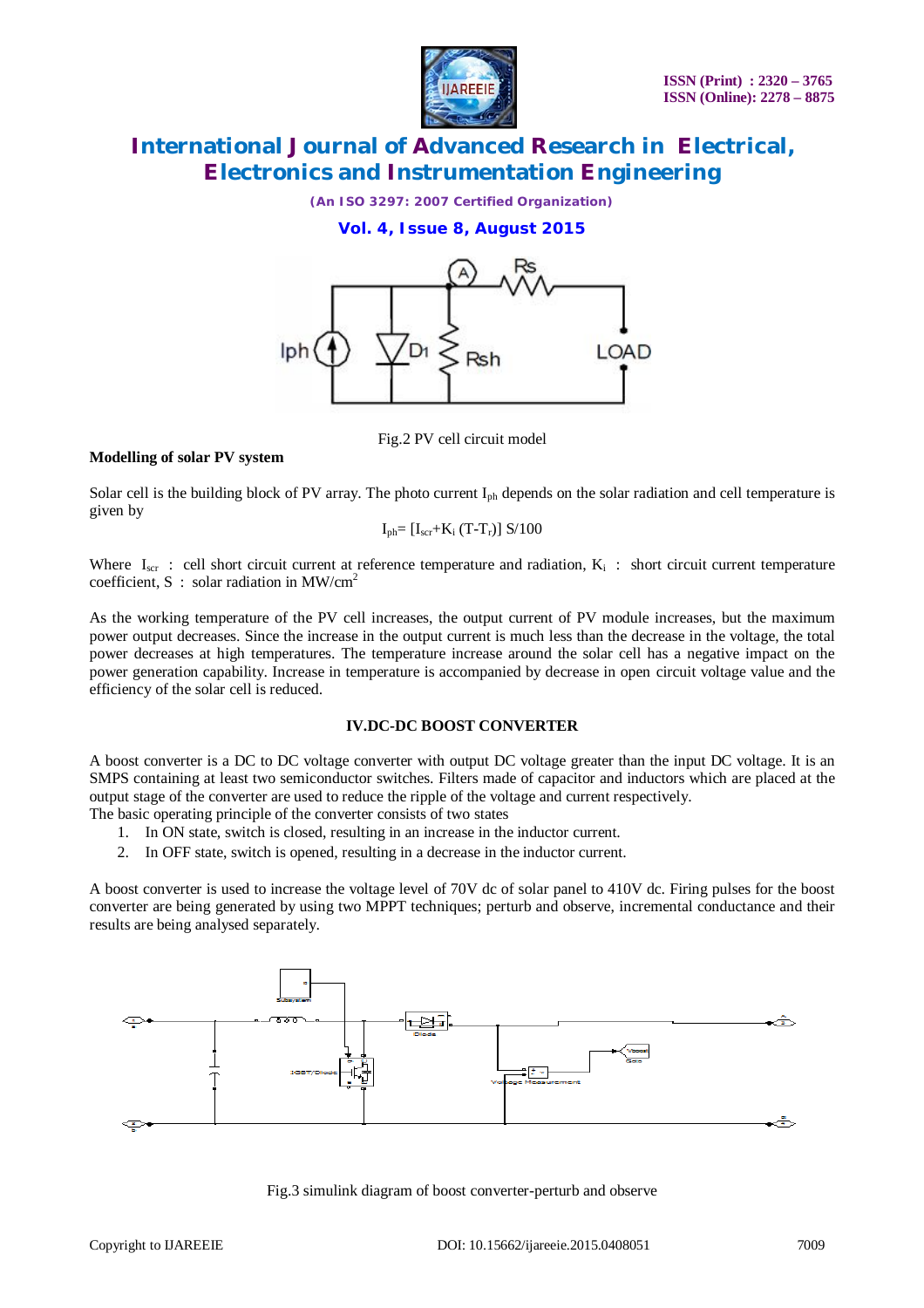

*(An ISO 3297: 2007 Certified Organization)*

# **Vol. 4, Issue 8, August 2015**

The above model represents a boost converter, in which the pulses for IGBT are generated by using perturb and observe MPPT technique. In this method incrementing and decrementing of the parameter is done based on the requirement. Output varies in accordance with the input change.

The below model represents a boost converter in which the triggering pulses generated for the IGBT are controlled by incremental conductance, MPPT technique. By changing the conductance or by increasing the conductance the output is varied.



Fig.4 simulink diagram of boost converter-incremental conductance

### **V.PROPOSED MPPT TECHNIQUES**

These techniques are used to maximize the output power of the PV array in solar systems by tracking continuously the maximum power point which depends on the temperature of the solar panel and the solar irradiance conditions. According to maximum power transfer theorem, the power output of a circuit is maximum when the thevenin impedance of the circuit matches with the load impedance. By changing the duty cycle of the boost converter we can match the source impedance to load impedance. This duty cycle is determined by MPPT techniques.

### **1. Perturb & Observe**

The perturb and observe algorithm is based on the observation of the array output power and on the perturbation of the power based on the increments of the array voltage or current. The algorithm continuously increments or decrements the reference voltage or current based on the previous power sample value. It is the simplest method and the cost of implementation is less and is easy to implement. The time complexity of this algorithm is very less but on reaching very close to the MPP it does not step at the MPP and keeps on perturbing in both the directions .The common problem in perturb and observe algorithm is the array terminal voltage is perturbed every MPPT cycle: when the MPP is reached, the output power oscillates around the maximum, resulting in power loss in the PV system.

### **2. Incremental Conductance**

The disadvantage of perturb and observe method to track the peak power under fast Varying atmospheric condition is overcome by IC method. The IC can determine that the MPPT has reached MPP and stop perturbing the operating point, if this condition is not met, the direction in which the MPPT operating point must be perturbed can be calculated using the relation dI/dV and –I/V. This relationship is derived from the fact that dP/dV is negative when the MPPT is to the right of the MPP and positive when it is to the left of the MPP. This algorithm has advantages over P&O and it can determine when the MPPT has reached the MPP, where P&O oscillates around the MPP. Also, incremental conductance can track rapidly increasing and decreasing irradiance conditions with higher accuracy than P and O. This method computes the maximum power and controls directly the extracted power from the PV.This method offers different advantages: good tracking efficiency, response is high and well control for the extracted power.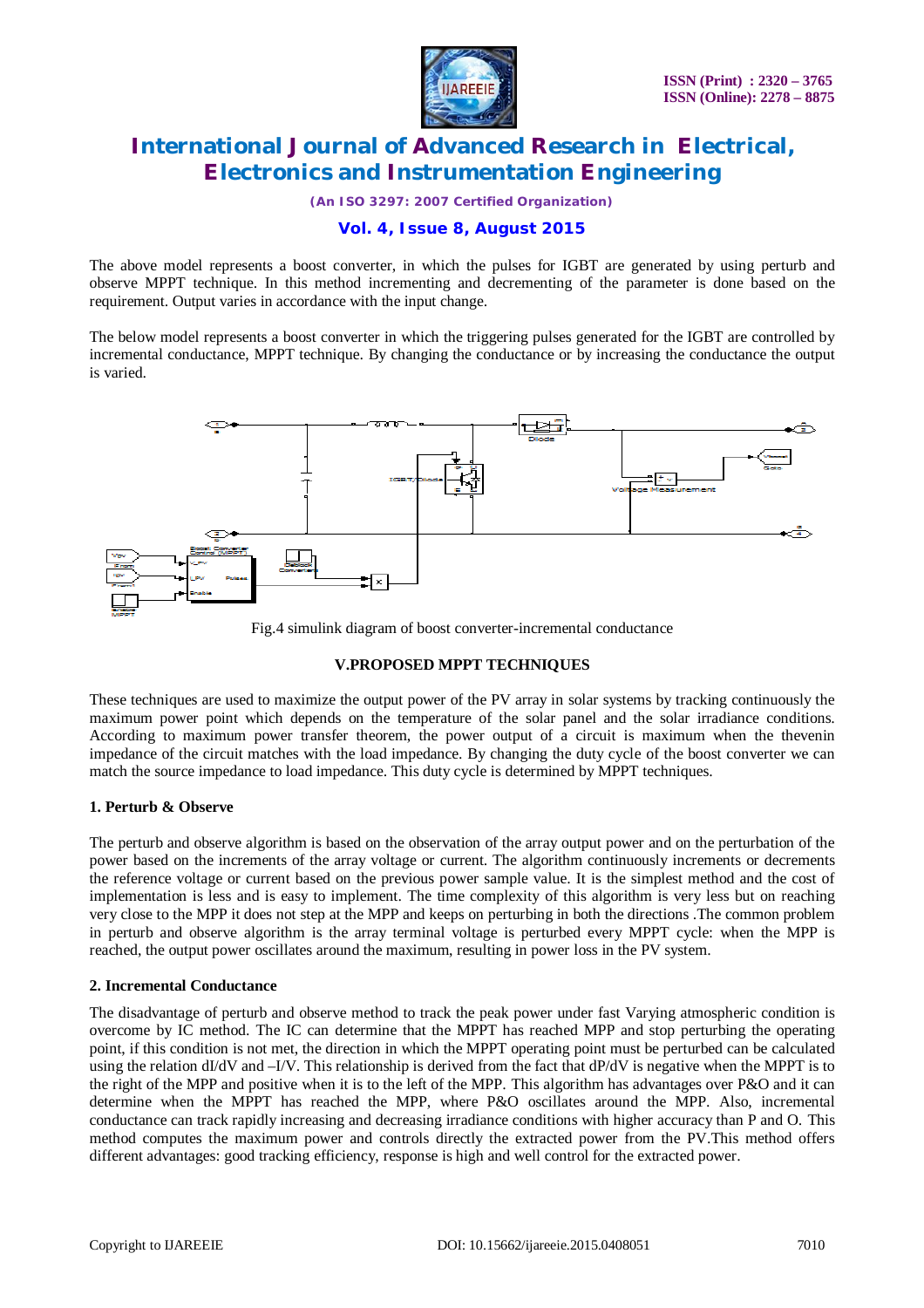

*(An ISO 3297: 2007 Certified Organization)*

# **Vol. 4, Issue 8, August 2015**

### **VI.WIND ENERGY CONVERSION SYSTEM**

Wind energy conversion system comprises of wind turbine, permanent magnet synchronous generator, two masse drive train and pitch angle controller.

#### **1. Modelling of wind turbine**

Wind turbine converts kinetic energy of the wind into mechanical energy transmitted by the shaft. Here we used prebuilt wind turbine model in SIMULINK to provide torque to the generator

#### **2. Permanent magnet synchronous generator**

Here**,** wind turbine is coupled with a permanent magnet synchronous generator. A Permanent magnet synchronous machine block is taken in simulink. Sign of the torque input determines whether the machine operates as a generator or as a motor. If sign of torque is positive, it works as motor and if the sign is negative, it works as a generator.

#### **3. Wind turbine and drive train**

Here, wind energy conversion system is operated by two masse drive train. The differential equations governing its mechanical dynamics are:  $T_{sh} = K_{sh} \Theta_{tw} + D_t d\Theta_{tw}/Dt$ 

Where,  $T_{sh}$  is shaft torque,  $K_{sh}$  is shaft stiffness,  $\Theta_{tw}$  is shaft twist angle,  $D_t$  is damping coefficient,  $H_t$  is inertia constant of the turbine,  $H_g$  is inertia constant of PMSG.

### **4. Pitch angle control**

The wind power from the flowing air captured by wind turbine can be expressed as:

$$
P_{wt} = 0.5 \rho S V_w^3 C p(\beta, \lambda) ; \ \lambda = \omega R / V_w
$$

Where  $P_{wt}$  is the wind power,  $\rho$  is the air density; S is the effective rotor swept area,  $V_w$  is the wind speed,  $C_p$  is the power coefficient,  $β$  is the pitch angle,  $λ$  is the tip speed ratio given by,

### **VII.HYBRID SYSTEM MODEL**

It is the combination of both solar photovoltaic system and wind energy conversion system. Hence the system can supply the power to load individually or combindally. For both the MPPT methods Hybrid system is common. The only difference is in the generation of triggering pulses for the boost converter.



Fig.5 simulink model of hybrid system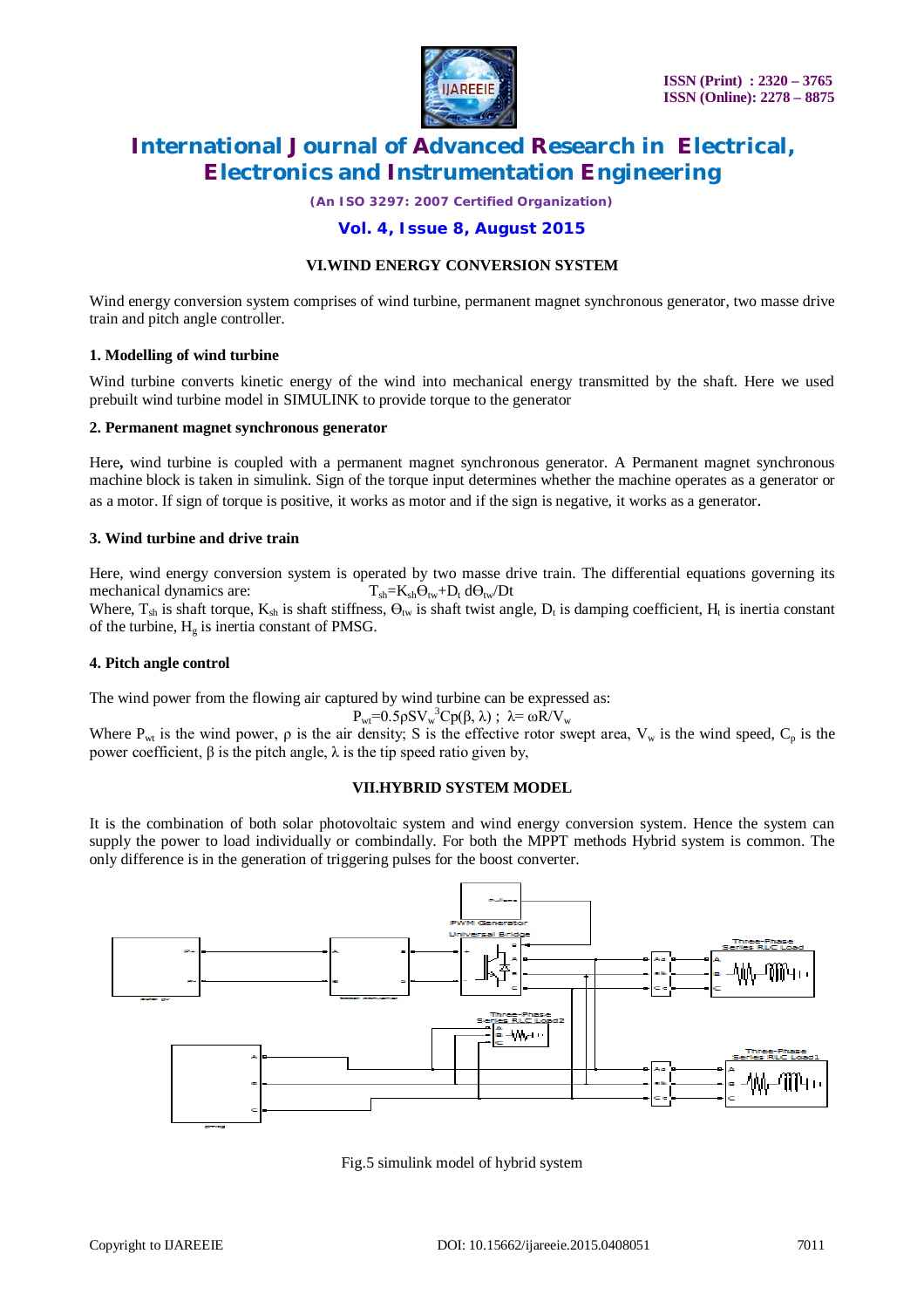

*(An ISO 3297: 2007 Certified Organization)*

**Vol. 4, Issue 8, August 2015**

# **VIII.SIMULATION RESULTS**

Simulation is done on Matlab and the results are shown below. Comparison of the output voltages at the boost converter in two cases are shown below.



Fig.6 output voltage after boosting for perturb and observe method

By observing the above waveform, there is a linear rise in the voltage upto 430V and decreased to 410V. It takes about 1.2 sec to reach the steady state.



Fig.7 output voltage after boosting for incremental Conductance method

In the above waveform, voltage reached steady state in 0.3sec. Comparing both the waveforms voltage is around 410V in both the cases but steady state is reached in less time in incremental conductance method.



Fig.8 maximum output power of PV system for perturb and observe method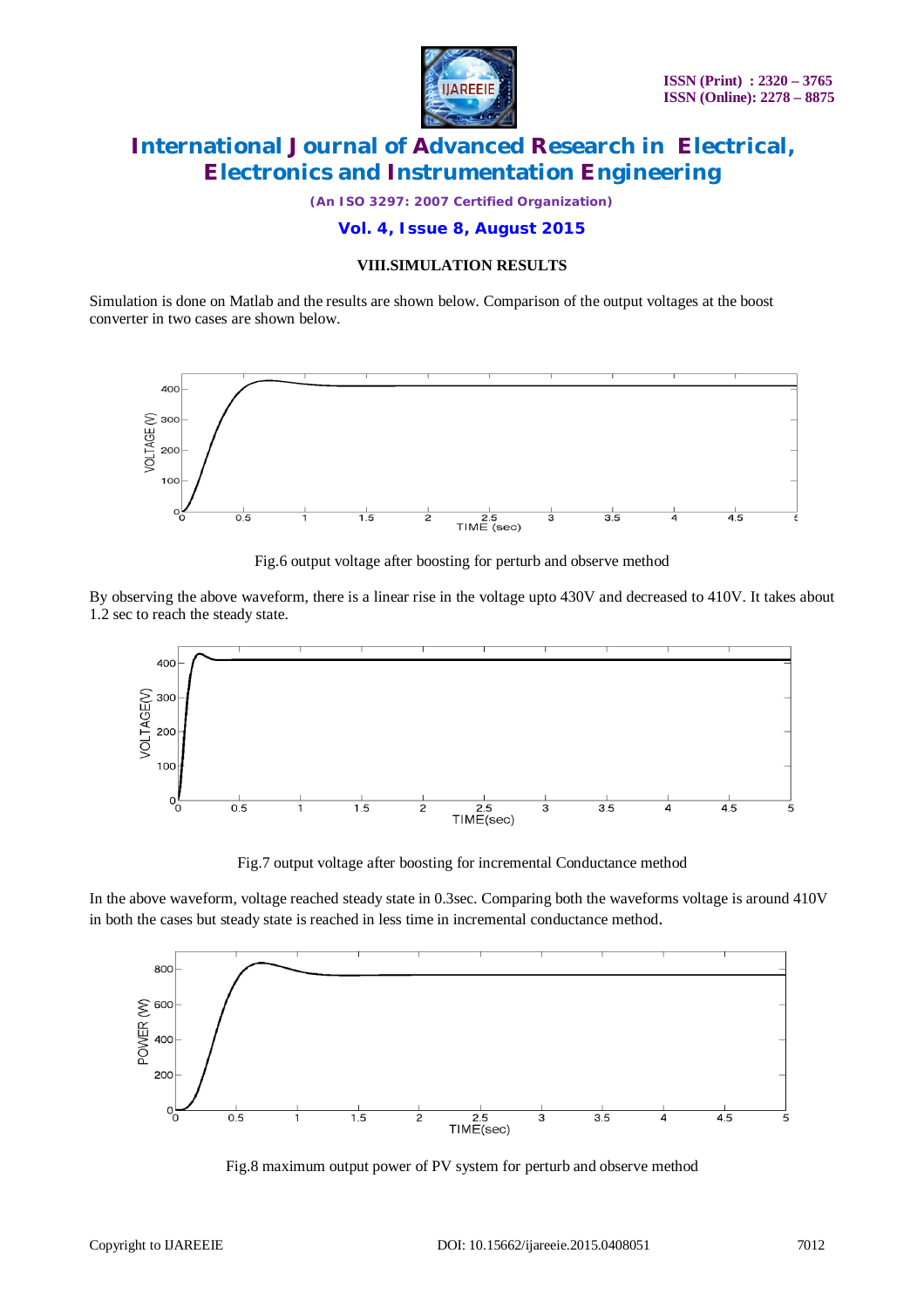

*(An ISO 3297: 2007 Certified Organization)*

# **Vol. 4, Issue 8, August 2015**

From the above waveform, we can say that the maximum power for perturb and observe technique takes nearly 0.9sec to reach steady state value that is 800 watts. In the below waveform, power output takes 0.25sec to reach final state.



Fig.9 maximum output power of PV system for incremental conductance method

Comparing the two waveforms of maximum output power, steady state is reached quickly in the case of incremental conductance and there is reduction in the ripple. Here the output power is around 800 watts.



Fig.10 pitch angle of the wind turbine

Here we have taken pitch angle as zero, and it depends on turbine shaft. From the above we can say that the pitch angle does not become zero at once. It takes about 0.5sec to reach it.



Fig.11 speed of the PMSG